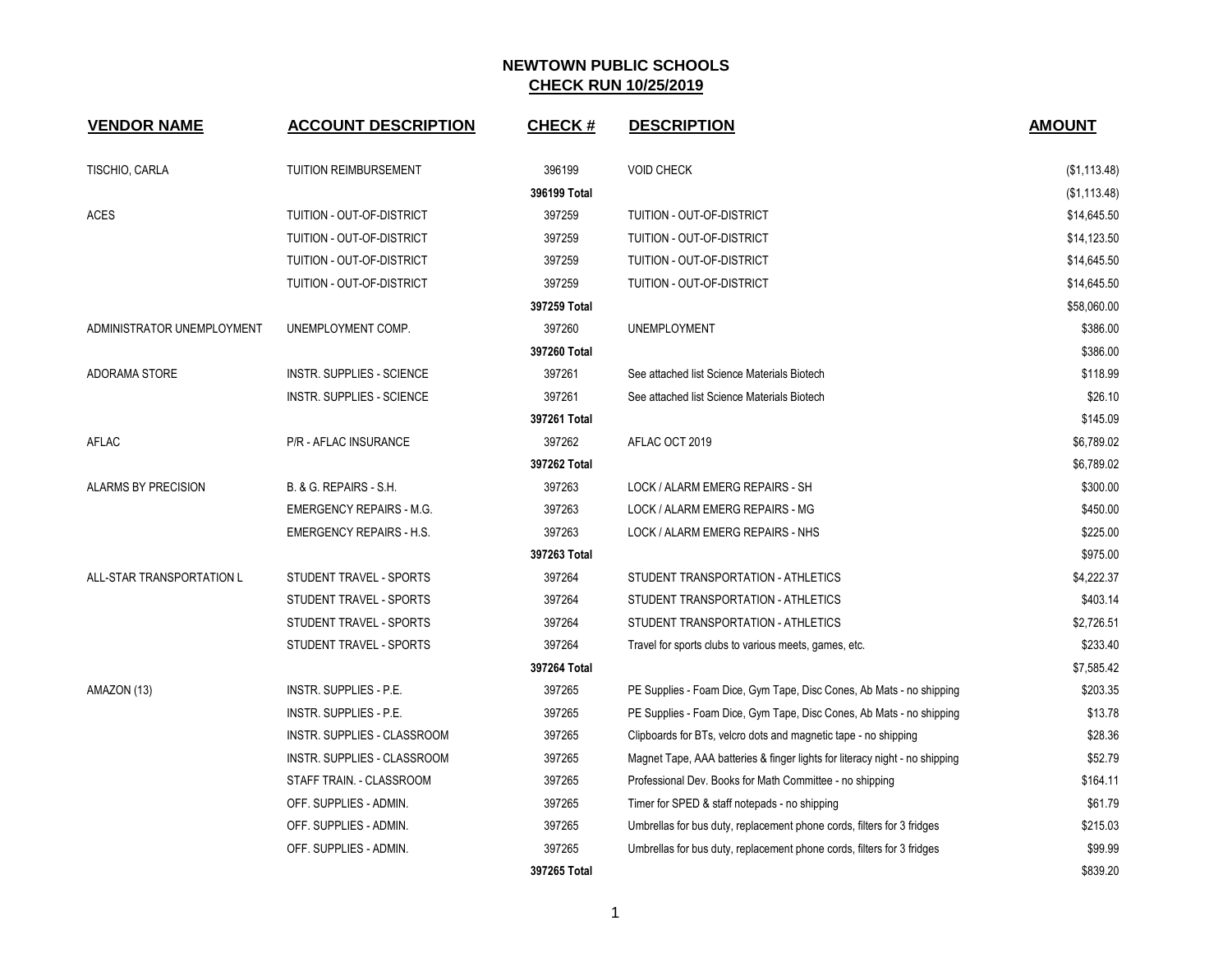| <b>VENDOR NAME</b>               | <b>ACCOUNT DESCRIPTION</b>       | <b>CHECK#</b> | <b>DESCRIPTION</b>                                          | <b>AMOUNT</b> |
|----------------------------------|----------------------------------|---------------|-------------------------------------------------------------|---------------|
| ARC-O-ROOTER LLC                 | <b>EMERGENCY REPAIRS - H.S.</b>  | 397266        | SEWER LINE CLOG LOWER A WING - NHS                          | \$400.00      |
|                                  |                                  | 397266 Total  |                                                             | \$400.00      |
| ARROW LINE PAINTING LLC          | <b>B&amp;G CONTRACTED SERV.</b>  | 397267        | PARKING LOT PAINTING - ALL SCHOOLS 2019-2020                | \$2,200.00    |
|                                  |                                  | 397267 Total  |                                                             | \$2,200.00    |
| AUTO HOME COMMERCIAL             | <b>EMERGENCY REPAIRS - M.S.</b>  | 397268        | PA SYSTEM / CLOCK REPAIRS - NMS                             | \$2,956.73    |
|                                  |                                  | 397268 Total  |                                                             | \$2,956.73    |
| <b>BARZETTI'S WELDING LLC</b>    | B. & G. REPAIRS - S.H.           | 397269        | STAINLESS STEEL SHEET FOR COMPLETION OF WATER BOTTLE FILLER | \$1,290.00    |
|                                  |                                  | 397269 Total  |                                                             | \$1,290.00    |
| BATTISTI, LAURA                  | INSTR. SUPPLIES - WORLD LANG.    | 397270        | <b>ITALIAN DAY SUPPLIES</b>                                 | \$60.50       |
|                                  |                                  | 397270 Total  |                                                             | \$60.50       |
| <b>BIO RAD LABORATORIES</b>      | <b>INSTR. SUPPLIES - SCIENCE</b> | 397271        | See Attached List (quote 19-Q43643V2)                       | \$4,310.60    |
|                                  |                                  | 397271 Total  |                                                             | \$4,310.60    |
| BREMER, KATHLEEN M.              | <b>INSTR. SUPPLIES - MATH</b>    | 397272        | <b>MATH RESOURCES</b>                                       | \$70.74       |
|                                  |                                  | 397272 Total  |                                                             | \$70.74       |
| CANON FINANCIAL SERVICES         | COPIER RENTAL - CLASSROOM        | 397273        | 2ND QTR OF COPIER CONTACT 2019/20                           | \$2,475.59    |
|                                  | COPIER RENTAL - CLASSROOM        | 397273        | 2ND QTR OF COPIER CONTACT 2019/20                           | \$3,961.13    |
|                                  | COPIER RENTAL - CLASSROOM        | 397273        | 2ND QTR OF COPIER CONTACT 2019/20                           | \$2,971.08    |
|                                  | COPIER RENTAL - CLASSROOM        | 397273        | 2ND QTR OF COPIER CONTACT 2019/20                           | \$2,475.59    |
|                                  | COPIER RENTAL - CLASSROOM        | 397273        | 2ND QTR OF COPIER CONTACT 2019/20                           | \$5,846.32    |
|                                  | COPIER RENTAL - CLASSROOM        | 397273        | 2ND QTR OF COPIER CONTACT 2019/20                           | \$7,650.81    |
|                                  | COPIER RENTAL - CLASSROOM        | 397273        | 2ND QTR OF COPIER CONTACT 2019/20                           | \$16,382.56   |
|                                  | COPIER RENTAL - BUS. SERV.       | 397273        | 2ND QTR OF COPIER CONTACT 2019/20                           | \$3,828.91    |
|                                  |                                  | 397273 Total  |                                                             | \$45,591.99   |
| <b>CASP</b>                      | STAFF TRAIN. - PUPIL SERV.       | 397274        | <b>WORKSHOP</b>                                             | \$125.00      |
|                                  |                                  | 397274 Total  |                                                             | \$125.00      |
| <b>CONNECTICUT BOILER REPAIR</b> | <b>EMERGENCY REPAIRS - GEN.</b>  | 397275        | NEW FLU PIPE MAINTENANCE SHOP (PER DAS CONTRACT QUOTE)      | \$6,010.00    |
|                                  |                                  | 397275 Total  |                                                             | \$6,010.00    |
| CONNORS, LEANNE                  | STAFF TRAIN. - STAFF DEVELOP.    | 397276        | <b>FOUNDATIONS TRAINING</b>                                 | \$289.00      |
|                                  |                                  | 397276 Total  |                                                             | \$289.00      |
| <b>CREATIVE FINANCIAL STAFFI</b> | <b>EXTRA WORK - DISTRICT</b>     | 397277        | STAFFING SERV FOR PAYROLL POSITION                          | \$1,039.50    |
|                                  |                                  | 397277 Total  |                                                             | \$1,039.50    |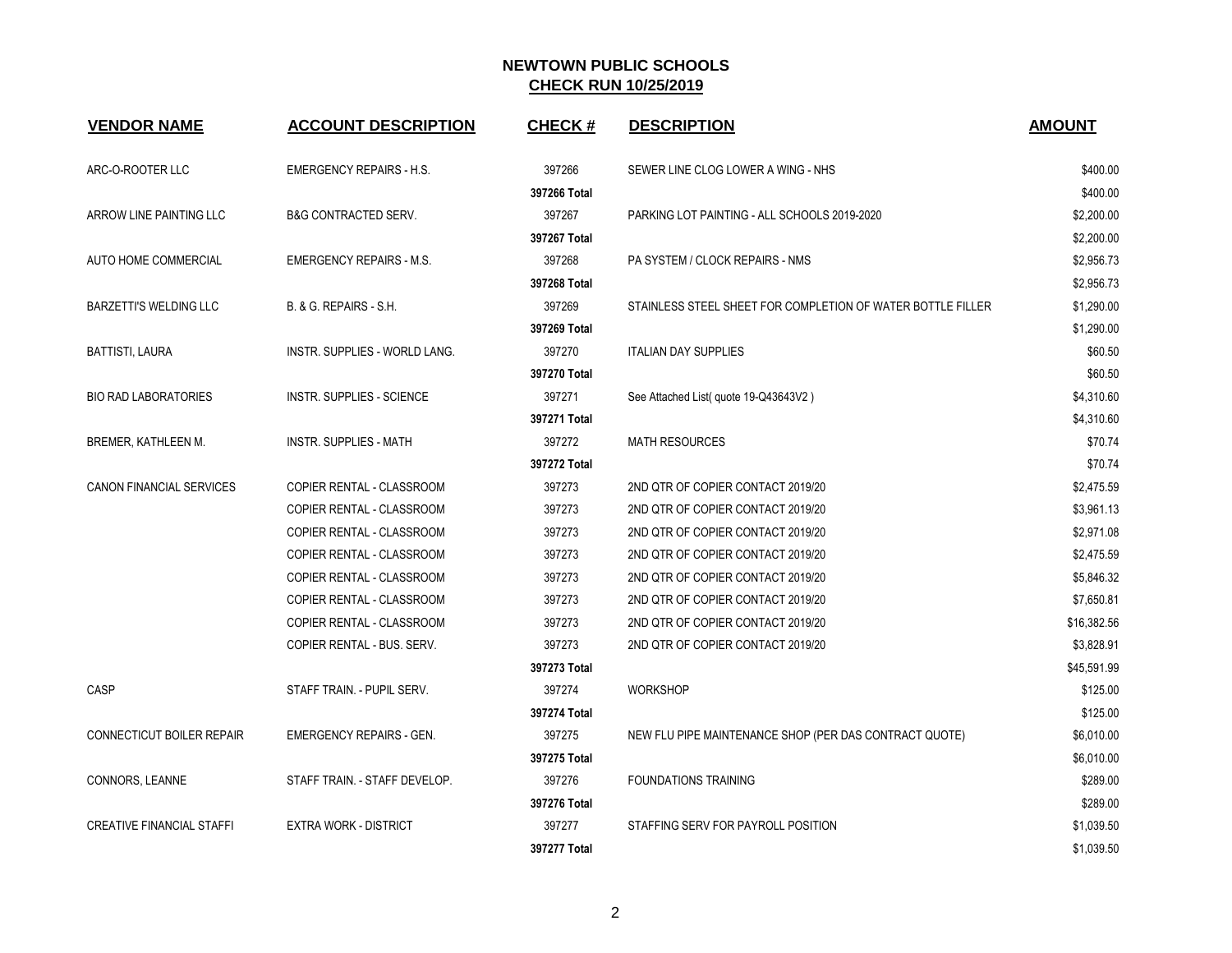| <b>VENDOR NAME</b>             | <b>ACCOUNT DESCRIPTION</b>           | <b>CHECK#</b> | <b>DESCRIPTION</b>                                               | <b>AMOUNT</b> |
|--------------------------------|--------------------------------------|---------------|------------------------------------------------------------------|---------------|
| <b>CRYSTAL ROCK</b>            | INSTR. SUPPLIES - CLASSROOM          | 397278        | Delivery of 18, 5 gallon bottles of water                        | \$49.50       |
|                                | INSTR. SUPPLIES - CLASSROOM          | 397278        | Rental of Cold/Hot Cooler                                        | \$3.00        |
|                                |                                      | 397278 Total  |                                                                  | \$52.50       |
| DALTON, ANNE                   | STAFF TRAIN. - H.S.                  | 397279        | NURSING LICENSE RENEWAL                                          | \$110.00      |
|                                |                                      | 397279 Total  |                                                                  | \$110.00      |
| DUMOUCHEL PAPER CO.            | <b>B&amp;G SUPPLIES - CUSTODIAL</b>  | 397280        | LYSOL FOAM, RECYCLE BINS, DUSTERS, SPRAY BOTTLES - CUST SUPPLIES | \$226.50      |
|                                |                                      | 397280 Total  |                                                                  | \$226.50      |
| EAST COAST SIGN & SU           | <b>B&amp;G SUPPLIES - MAINT.</b>     | 397281        | NO PETS ALLOWED SIGNS - NHS STADIUM AND BACK FIELDS              | \$450.00      |
|                                |                                      | 397281 Total  |                                                                  | \$450.00      |
| EAST RIVER ENERGY INC.         | FUEL OIL - H.S.                      | 397282        | OIL 381.1 GAL MAINT GARAGE                                       | \$833.23      |
|                                |                                      | 397282 Total  |                                                                  | \$833.23      |
| <b>EASTERN WATER SOLUTIONS</b> | <b>B&amp;G CONTRACTED SERV.</b>      | 397283        | CERTIFIED WATER OPERATOR AGREEMENT - 2019-2020                   | \$3,445.87    |
|                                | <b>EMERGENCY REPAIRS - H.S.</b>      | 397283        | <b>INVESTIGATE SEWER BACKUP - NHS</b>                            | \$365.00      |
|                                |                                      | 397283 Total  |                                                                  | \$3,810.87    |
| EPLUS TECHNOLOGY, INC.         | EQUIPMENT - INFO. TECH.              | 397284        | NHS-replacement of 3 switches, fiber uplinks                     | \$38,609.98   |
|                                |                                      | 397284 Total  |                                                                  | \$38,609.98   |
| FERRIER, JASON M.              | STAFF TRAVEL - CLASSROOM             | 397285        | 2019 ANNUAL CCSS CONF TRAVEL                                     | \$47.56       |
|                                |                                      | 397285 Total  |                                                                  | \$47.56       |
| <b>FISHER SCIENTIFIC</b>       | <b>INSTR. SUPPLIES - SCIENCE</b>     | 397286        | See attached list-Science materials- quote 9252-1109-91          | \$183.62      |
|                                | <b>INSTR. SUPPLIES - SCIENCE</b>     | 397286        | See attached list-Science materials- quote 9252-1109-91          | \$984.81      |
|                                | INSTR. SUPPLIES - SCIENCE            | 397286        | See attached list- Science materials- quote 9252-1109-91         | \$104.22      |
|                                | INSTR. SUPPLIES - SCIENCE            | 397286        | See attached list-Science materials- quote 9252-1109-91          | \$27.72       |
|                                |                                      | 397286 Total  |                                                                  | \$1,300.37    |
| <b>GLOBE EQUIPMENT COMPANY</b> | INSTR. SUPPLIES - LIFE MAN./CULINARY | 397287        | John Boos single knuckles. part number 005303                    | \$57.00       |
|                                | INSTR. SUPPLIES - LIFE MAN./CULINARY | 397287        | <b>SHIPPING</b>                                                  | \$11.60       |
|                                |                                      | 397287 Total  |                                                                  | \$68.60       |
| GONSKI, JILL                   | INSTR. SUPPLIES - SP. ED. H.S.       | 397288        | COOKING SUPPLIES FOR TOOLS FOR LIVIN                             | \$105.31      |
|                                |                                      | 397288 Total  |                                                                  | \$105.31      |
| <b>GRAINGER</b>                | <b>B&amp;G SUPPLIES - MAINT.</b>     | 397289        | WINDOW AC ROOM C1 - NMS                                          | \$611.11      |
|                                | <b>B&amp;G SUPPLIES - MAINT.</b>     | 397289        | EYEWASH ASSEMBLIES FOR SCIENCE ROOMS - NHS                       | \$1,177.26    |
|                                | B. & G. REPAIRS - H.S.               | 397289        | TOILET REPLACE F WING - NHS                                      | \$199.08      |
|                                | B. & G. REPAIRS - M.G.               | 397289        | REPLACE ART ROOM FAUCETS - MG                                    | \$181.90      |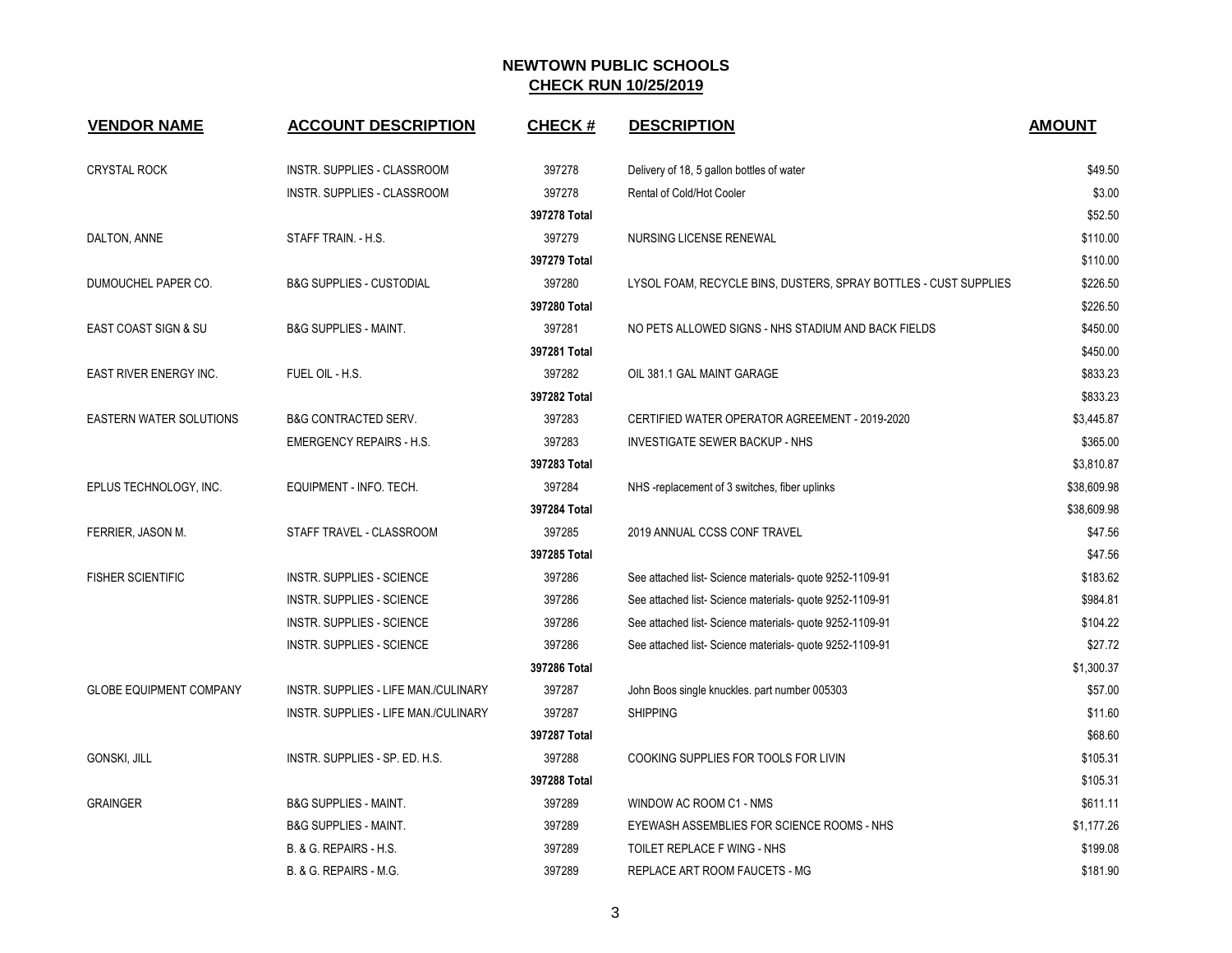| <b>VENDOR NAME</b>        | <b>ACCOUNT DESCRIPTION</b>          | <b>CHECK#</b> | <b>DESCRIPTION</b>                                                         | <b>AMOUNT</b> |
|---------------------------|-------------------------------------|---------------|----------------------------------------------------------------------------|---------------|
| <b>GRAINGER</b>           | B. & G. REPAIRS - M.S.              | 397289        | EXHAUST FAN REPAIR - NMS                                                   | \$160.37      |
|                           | <b>B&amp;G SUPPLIES - MAINT.</b>    | 397289        | FAUCET, SAFETY SIGNS, TAILGATE SPREADER - MAINT SUPPLIES                   | \$39.00       |
|                           | <b>B&amp;G SUPPLIES - MAINT.</b>    | 397289        | FAUCET, SAFETY SIGNS, TAILGATE SPREADER - MAINT SUPPLIES                   | \$171.73      |
|                           | <b>B&amp;G SUPPLIES - MAINT.</b>    | 397289        | FAUCET, SAFETY SIGNS, TAILGATE SPREADER - MAINT SUPPLIES                   | \$124.95      |
|                           | <b>B&amp;G SUPPLIES - MAINT.</b>    | 397289        | FAUCET, SAFETY SIGNS, TAILGATE SPREADER - MAINT SUPPLIES                   | \$860.22      |
|                           |                                     | 397289 Total  |                                                                            | \$3,525.62    |
| HB COMMUNICATIONS INC.    | EQUIPMENT - INFO. TECH.             | 397290        | Epson Powerlite 530 to replace Mitsubishi - reprogram Crestron             | \$1,450.00    |
|                           |                                     | 397290 Total  |                                                                            | \$1,450.00    |
| HEARTLAND SCHOOL SOLUTION | INSTR. SUPPLIES - INFO. TECH.       | 397291        | HSS0230 HDW: HSS CE Pin Pad Optical Scanner                                | \$249.00      |
|                           | INSTR. SUPPLIES - INFO. TECH.       | 397291        | Shipping(Spare)                                                            | \$5.00        |
|                           |                                     | 397291 Total  |                                                                            | \$254.00      |
| <b>HEINEMANN</b>          | TEXTBOOKS - CLASSROOM               | 397292        | Item #978-0-325-07433-7 The Reading Strategies Book for 4th grade teachers | \$73.00       |
|                           | TEXTBOOKS - CLASSROOM               | 397292        | S&H 10%                                                                    | \$7.30        |
|                           |                                     | 397292 Total  |                                                                            | \$80.30       |
| HOMETOWN TOOL LLC         | <b>B&amp;G SUPPLIES - CUSTODIAL</b> | 397293        | CUSTODIAN UNIFORMS 2019-2020                                               | \$274.00      |
|                           | <b>B&amp;G SUPPLIES - CUSTODIAL</b> | 397293        | CUSTODIAN UNIFORMS 2019-2020                                               | \$255.99      |
|                           | <b>B&amp;G SUPPLIES - CUSTODIAL</b> | 397293        | CUSTODIAN UNIFORMS 2019-2020                                               | \$272.00      |
|                           | <b>B&amp;G SUPPLIES - CUSTODIAL</b> | 397293        | CUSTODIAN UNIFORMS 2019-2020                                               | \$270.00      |
|                           | <b>B&amp;G SUPPLIES - CUSTODIAL</b> | 397293        | CUSTODIAN UNIFORMS 2019-2020                                               | \$275.98      |
|                           | <b>B&amp;G SUPPLIES - CUSTODIAL</b> | 397293        | CUSTODIAN UNIFORMS 2019-2020                                               | \$273.00      |
|                           | <b>B&amp;G SUPPLIES - CUSTODIAL</b> | 397293        | CUSTODIAN UNIFORMS 2019-2020                                               | \$271.00      |
|                           | <b>B&amp;G SUPPLIES - CUSTODIAL</b> | 397293        | CUSTODIAN UNIFORMS 2019-2020                                               | \$246.96      |
|                           | <b>B&amp;G SUPPLIES - CUSTODIAL</b> | 397293        | CUSTODIAN UNIFORMS 2019-2020                                               | \$267.95      |
|                           | <b>B&amp;G SUPPLIES - CUSTODIAL</b> | 397293        | CUSTODIAN UNIFORMS 2019-2020                                               | \$262.97      |
|                           | <b>B&amp;G SUPPLIES - CUSTODIAL</b> | 397293        | CUSTODIAN UNIFORMS 2019-2020                                               | \$269.97      |
|                           | <b>B&amp;G SUPPLIES - CUSTODIAL</b> | 397293        | CUSTODIAN UNIFORMS 2019-2020                                               | \$275.95      |
|                           | <b>B&amp;G SUPPLIES - CUSTODIAL</b> | 397293        | CUSTODIAN UNIFORMS 2019-2020                                               | \$248.00      |
|                           | <b>B&amp;G SUPPLIES - CUSTODIAL</b> | 397293        | CUSTODIAN UNIFORMS 2019-2020                                               | \$278.00      |
|                           | <b>B&amp;G SUPPLIES - CUSTODIAL</b> | 397293        | CUSTODIAN UNIFORMS 2019-2020                                               | \$274.00      |
|                           | <b>B&amp;G SUPPLIES - CUSTODIAL</b> | 397293        | CUSTODIAN UNIFORMS 2019-2020                                               | \$108.00      |
|                           | <b>B&amp;G SUPPLIES - CUSTODIAL</b> | 397293        | CUSTODIAN UNIFORMS 2019-2020                                               | \$132.00      |
|                           | <b>B&amp;G SUPPLIES - CUSTODIAL</b> | 397293        | CUSTODIAN UNIFORMS 2019-2020                                               | \$258.96      |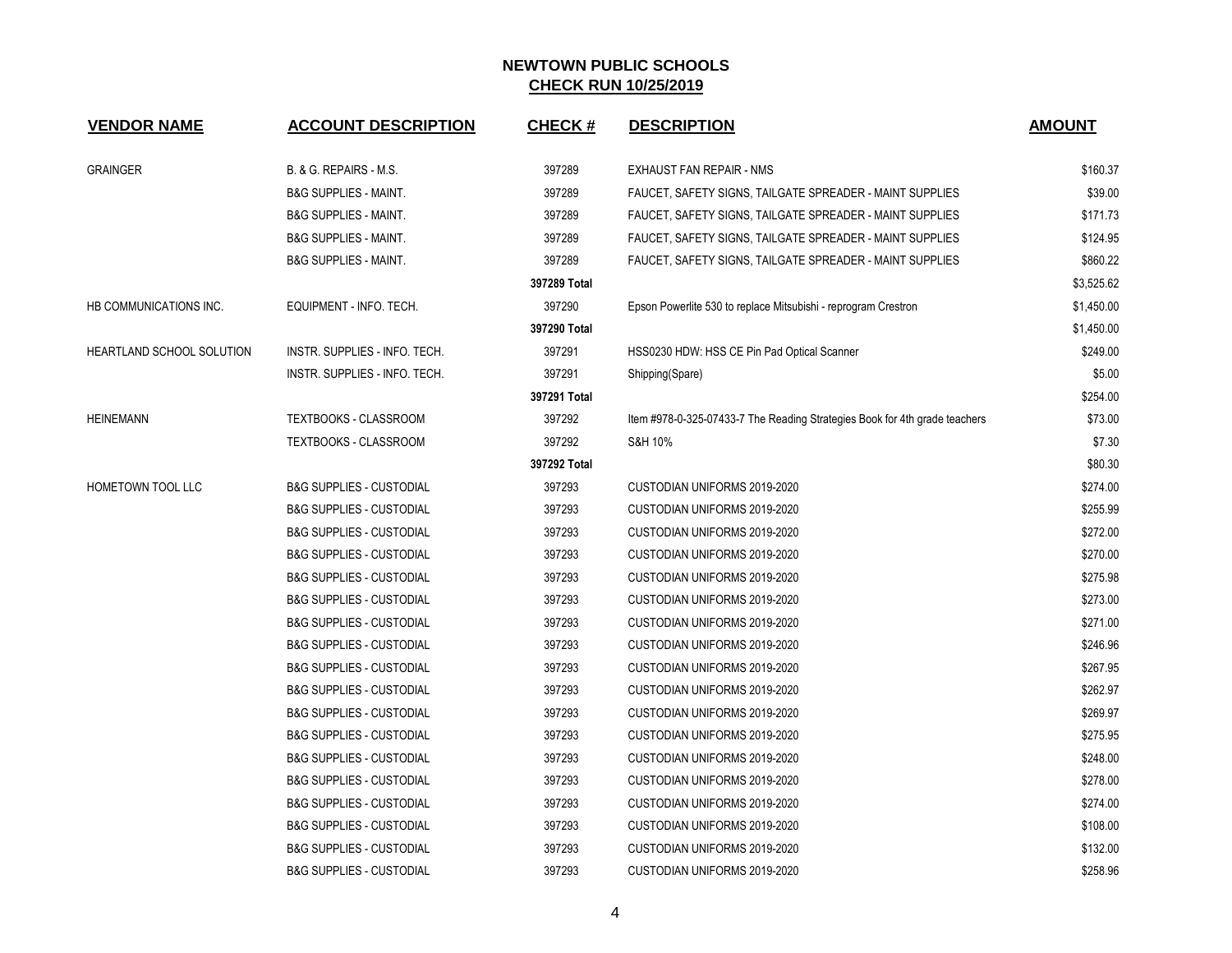| <b>VENDOR NAME</b> | <b>ACCOUNT DESCRIPTION</b>          | <b>CHECK#</b> | <b>DESCRIPTION</b>                  | <b>AMOUNT</b> |
|--------------------|-------------------------------------|---------------|-------------------------------------|---------------|
| HOMETOWN TOOL LLC  | <b>B&amp;G SUPPLIES - CUSTODIAL</b> | 397293        | CUSTODIAN UNIFORMS 2019-2020        | \$270.00      |
|                    | <b>B&amp;G SUPPLIES - CUSTODIAL</b> | 397293        | CUSTODIAN UNIFORMS 2019-2020        | \$273.96      |
|                    | <b>B&amp;G SUPPLIES - CUSTODIAL</b> | 397293        | CUSTODIAN UNIFORMS 2019-2020        | \$277.00      |
|                    | <b>B&amp;G SUPPLIES - CUSTODIAL</b> | 397293        | CUSTODIAN UNIFORMS 2019-2020        | \$274.95      |
|                    | <b>B&amp;G SUPPLIES - CUSTODIAL</b> | 397293        | <b>CUSTODIAN UNIFORMS 2019-2020</b> | \$217.00      |
|                    | <b>B&amp;G SUPPLIES - CUSTODIAL</b> | 397293        | <b>CUSTODIAN UNIFORMS 2019-2020</b> | \$152.00      |
|                    | <b>B&amp;G SUPPLIES - CUSTODIAL</b> | 397293        | CUSTODIAN UNIFORMS 2019-2020        | \$243.97      |
|                    | <b>B&amp;G SUPPLIES - CUSTODIAL</b> | 397293        | CUSTODIAN UNIFORMS 2019-2020        | \$270.95      |
|                    | <b>B&amp;G SUPPLIES - CUSTODIAL</b> | 397293        | CUSTODIAN UNIFORMS 2019-2020        | \$212.98      |
|                    | <b>B&amp;G SUPPLIES - CUSTODIAL</b> | 397293        | CUSTODIAN UNIFORMS 2019-2020        | \$274.95      |
|                    | <b>B&amp;G SUPPLIES - CUSTODIAL</b> | 397293        | CUSTODIAN UNIFORMS 2019-2020        | \$177.00      |
|                    | <b>B&amp;G SUPPLIES - CUSTODIAL</b> | 397293        | CUSTODIAN UNIFORMS 2019-2020        | \$96.00       |
|                    | <b>B&amp;G SUPPLIES - CUSTODIAL</b> | 397293        | CUSTODIAN UNIFORMS 2019-2020        | \$270.97      |
|                    | <b>B&amp;G SUPPLIES - CUSTODIAL</b> | 397293        | CUSTODIAN UNIFORMS 2019-2020        | \$196.00      |
|                    | <b>B&amp;G SUPPLIES - CUSTODIAL</b> | 397293        | CUSTODIAN UNIFORMS 2019-2020        | \$278.00      |
|                    | <b>B&amp;G SUPPLIES - CUSTODIAL</b> | 397293        | <b>CUSTODIAN UNIFORMS 2019-2020</b> | \$237.98      |
|                    | <b>B&amp;G SUPPLIES - CUSTODIAL</b> | 397293        | CUSTODIAN UNIFORMS 2019-2020        | \$269.00      |
|                    | <b>B&amp;G SUPPLIES - CUSTODIAL</b> | 397293        | CUSTODIAN UNIFORMS 2019-2020        | \$248.00      |
|                    | <b>B&amp;G SUPPLIES - CUSTODIAL</b> | 397293        | CUSTODIAN UNIFORMS 2019-2020        | \$272.00      |
|                    | <b>B&amp;G SUPPLIES - CUSTODIAL</b> | 397293        | CUSTODIAN UNIFORMS 2019-2020        | \$237.00      |
|                    | <b>B&amp;G SUPPLIES - CUSTODIAL</b> | 397293        | CUSTODIAN UNIFORMS 2019-2020        | \$191.97      |
|                    | <b>B&amp;G SUPPLIES - CUSTODIAL</b> | 397293        | CUSTODIAN UNIFORMS 2019-2020        | \$321.00      |
|                    | <b>B&amp;G SUPPLIES - CUSTODIAL</b> | 397293        | CUSTODIAN UNIFORMS 2019-2020        | \$291.00      |
|                    | <b>B&amp;G SUPPLIES - CUSTODIAL</b> | 397293        | CUSTODIAN UNIFORMS 2019-2020        | \$158.00      |
|                    | <b>B&amp;G SUPPLIES - CUSTODIAL</b> | 397293        | CUSTODIAN UNIFORMS 2019-2020        | \$278.00      |
|                    | <b>B&amp;G SUPPLIES - CUSTODIAL</b> | 397293        | CUSTODIAN UNIFORMS 2019-2020        | \$271.96      |
|                    | <b>B&amp;G SUPPLIES - CUSTODIAL</b> | 397293        | CUSTODIAN UNIFORMS 2019-2020        | \$194.00      |
|                    | <b>B&amp;G SUPPLIES - CUSTODIAL</b> | 397293        | CUSTODIAN UNIFORMS 2019-2020        | \$272.00      |
|                    | <b>B&amp;G SUPPLIES - CUSTODIAL</b> | 397293        | CUSTODIAN UNIFORMS 2019-2020        | \$106.00      |
|                    | <b>B&amp;G SUPPLIES - CUSTODIAL</b> | 397293        | <b>CUSTODIAN UNIFORMS 2019-2020</b> | \$268.00      |
|                    | <b>B&amp;G SUPPLIES - CUSTODIAL</b> | 397293        | CUSTODIAN UNIFORMS 2019-2020        | \$280.96      |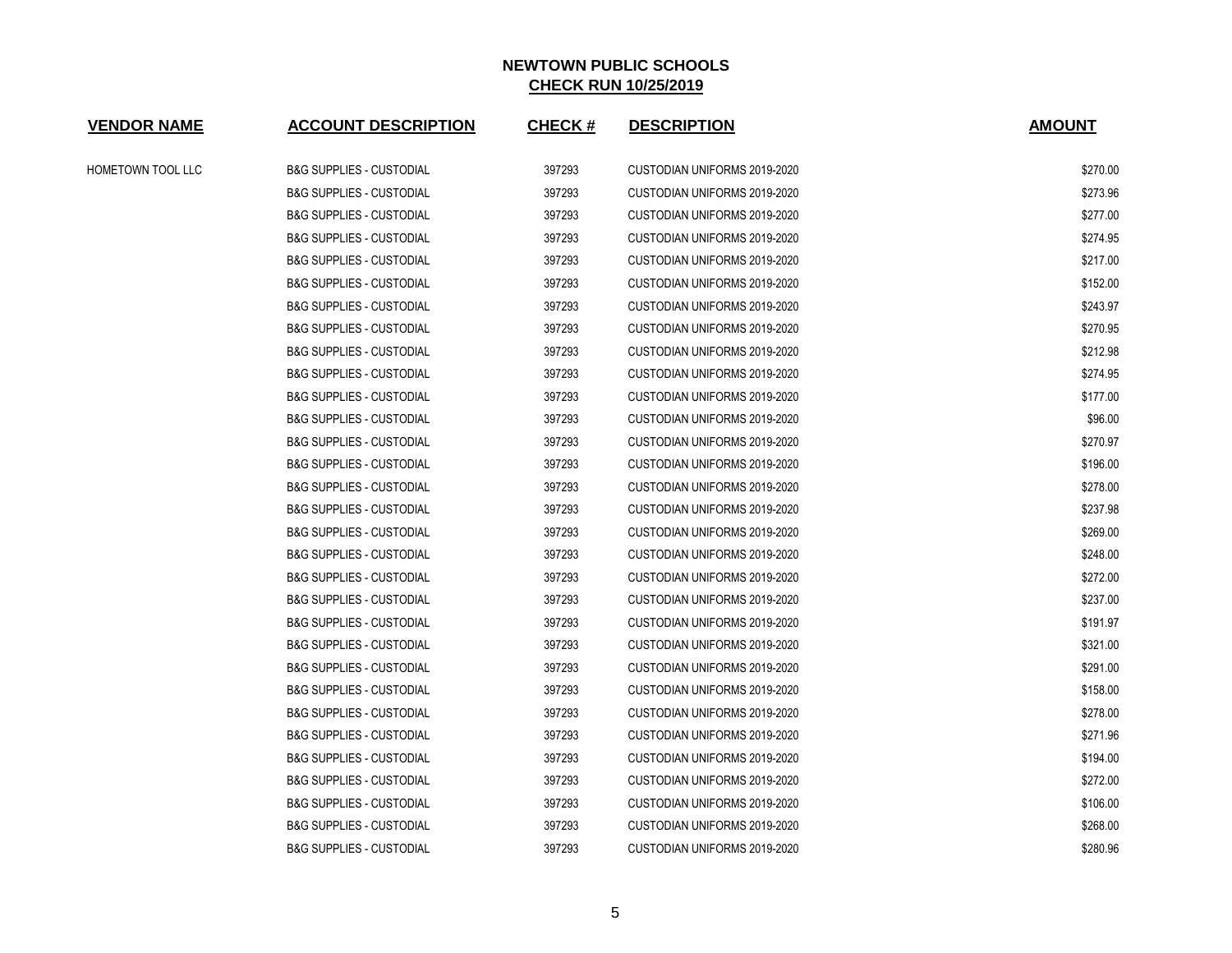| <b>VENDOR NAME</b>          | <b>ACCOUNT DESCRIPTION</b>          | <b>CHECK#</b> | <b>DESCRIPTION</b>                                                       | <b>AMOUNT</b> |
|-----------------------------|-------------------------------------|---------------|--------------------------------------------------------------------------|---------------|
| HOMETOWN TOOL LLC           | <b>B&amp;G SUPPLIES - CUSTODIAL</b> | 397293        | CUSTODIAN UNIFORMS 2019-2020                                             | \$171.94      |
|                             | <b>B&amp;G SUPPLIES - CUSTODIAL</b> | 397293        | CUSTODIAN UNIFORMS 2019-2020                                             | \$171.00      |
|                             |                                     | 397293 Total  |                                                                          | \$12,240.27   |
| HUSSEY SEATING COMPANY      | B. & G. REPAIRS - M.S.              | 397294        | A WING GYM BBALL BACKSTOP REPAIRS - NMS                                  | \$1,930.00    |
|                             |                                     | 397294 Total  |                                                                          | \$1,930.00    |
| INSTITUTE OF PROFESSIONAL   | TUITION - OUT-OF-DISTRICT           | 397295        | TUITION - OUT-OF-DISTRICT                                                | \$10,690.00   |
|                             | TUITION - OUT-OF-DISTRICT           | 397295        | TUITION - OUT-OF-DISTRICT                                                | \$100.00      |
|                             | TUITION - OUT-OF-DISTRICT           | 397295        | TUITION - OUT-OF-DISTRICT                                                | \$6,490.00    |
|                             | TUITION - OUT-OF-DISTRICT           | 397295        | TUITION - OUT-OF-DISTRICT                                                | \$50.00       |
|                             | TUITION - OUT-OF-DISTRICT           | 397295        | TUITION - OUT-OF-DISTRICT                                                | \$150.00      |
|                             | TUITION - OUT-OF-DISTRICT           | 397295        | TUITION - OUT-OF-DISTRICT                                                | \$100.00      |
|                             |                                     | 397295 Total  |                                                                          | \$17,580.00   |
| K - MAN GLASS CORP          | <b>EMERGENCY REPAIRS - H.</b>       | 397296        | REPLACE GYM DOOR GLASS - HAWL                                            | \$341.95      |
|                             | <b>EMERGENCY REPAIRS - M.G.</b>     | 397296        | REPLACE ROOM 5 BROKEN WINDOW - MG                                        | \$897.50      |
|                             |                                     | 397296 Total  |                                                                          | \$1,239.45    |
| <b>KAGE INNOVATION</b>      | REPAIRS - MAINT.                    | 397297        | SNOW BLOWER REPAIR PARTS - MAINT REPAIRS                                 | \$820.68      |
|                             |                                     | 397297 Total  |                                                                          | \$820.68      |
| LILLY, KELLY                | INSTR. SUPPLIES - CLASSROOM         | 397298        | ASSOR CLASSROOM SUPPLIES                                                 | \$100.00      |
|                             |                                     | 397298 Total  |                                                                          | \$100.00      |
| <b>MARKER BOARD PEOPLE.</b> | <b>INSTR. SUPPLIES - CLASSROOM</b>  | 397299        | Student Dry Erase Marker, Black, Order # MTM-30                          | \$312.00      |
|                             | INSTR. SUPPLIES - CLASSROOM         | 397299        | Student Erasers, Order # ER-30, Fundations materials for Grade 1, No S/H | \$45.00       |
|                             |                                     | 397299 Total  |                                                                          | \$357.00      |
| MASON W.B. INC.             | OFF. SUPPLIES - BUS. SERV.          | 397300        | COFFEE 2019/20                                                           | \$86.93       |
|                             | INSTR. SUPPLIES - SCIENCE           | 397300        | SCIENCE MATERIALS RODERICK SEE ATTACHED LIST                             | \$72.11       |
|                             | <b>INSTR. SUPPLIES - SCIENCE</b>    | 397300        | SCIENCE MATERIALS RODERICK SEE ATTACHED LIST                             | \$16.04       |
|                             | <b>INSTR. SUPPLIES - SCIENCE</b>    | 397300        | SCIENCE MATERIALS RODERICK SEE ATTACHED LIST                             | \$36.56       |
|                             | <b>INSTR. SUPPLIES - SCIENCE</b>    | 397300        | SCIENCE MATERIALS RODERICK SEE ATTACHED LIST                             | \$19.39       |
|                             | <b>INSTR. SUPPLIES - SCIENCE</b>    | 397300        | SCIENCE MATERIALS RODERICK SEE ATTACHED LIST                             | (\$66.60)     |
|                             | <b>INSTR. SUPPLIES - SCIENCE</b>    | 397300        | SCIENCE MATERIALS RODERICK SEE ATTACHED LIST                             | \$47.21       |
|                             | INSTR. SUPPLIES - SP. ED. H.S.      | 397300        | SUPPLIES NHS                                                             | \$31.97       |
|                             | INSTR. SUPPLIES - SP. ED. H.S.      | 397300        | SUPPLIES NHS                                                             | \$3.30        |
|                             | INSTR. SUPPLIES - TRANSITION        | 397300        | SUPPLIES NEWTOWN TRANSITION NCP                                          | \$223.09      |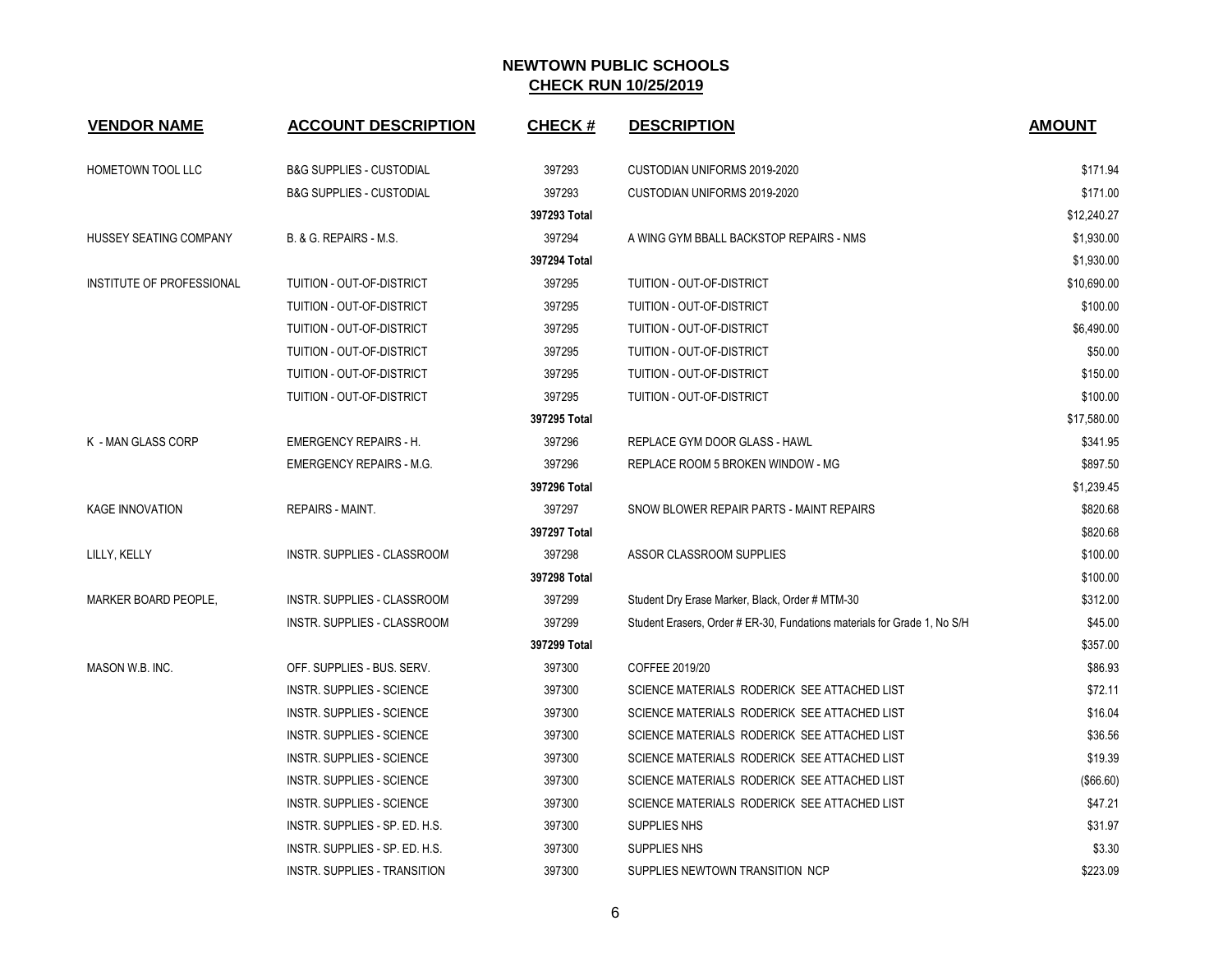| <b>VENDOR NAME</b>        | <b>ACCOUNT DESCRIPTION</b>       | <b>CHECK#</b> | <b>DESCRIPTION</b>                                                     | <b>AMOUNT</b> |
|---------------------------|----------------------------------|---------------|------------------------------------------------------------------------|---------------|
| MASON W.B. INC.           | INSTR. SUPPLIES - GUIDANCE       | 397300        | POST IT-TAPE DISPENSER-BALLPOINT PEN.                                  | \$3.73        |
|                           | INSTR. SUPPLIES - CLASSROOM      | 397300        | Crafty Dab Washable Kids Paints, Item # DAB75640                       | \$5.86        |
|                           | INSTR. SUPPLIES - CLASSROOM      | 397300        | <b>COPY PAPER</b>                                                      | (\$109.95)    |
|                           | INSTR. SUPPLIES - CLASSROOM      | 397300        | <b>COPY PAPER</b>                                                      | \$109.95      |
|                           | INSTR. SUPPLIES - CLASSROOM      | 397300        | <b>COPY PAPER</b>                                                      | \$2,824.00    |
|                           | INSTR. SUPPLIES - CLASSROOM      | 397300        | COPY PAPER                                                             | \$219.90      |
|                           | INSTR. SUPPLIES - SOC. STUDIES   | 397300        | Ruled index cards (white and colored) and invisible tape. No shipping. | \$52.84       |
|                           | INSTR. SUPPLIES - CLASSROOM      | 397300        | Blue Exam Books - no shipping                                          | \$92.00       |
|                           | INSTR. SUPPLIES - SP. ED. PREK-8 | 397300        | PRESCHOOL SUPPLIES                                                     | \$59.92       |
|                           |                                  | 397300 Total  |                                                                        | \$3,728.25    |
| MCKENNEY MECHANICAL CONTR | B. & G. REPAIRS - RIS.           | 397301        | DUCTLESS SPLIT AC SYSTEM FOR DATA ROOMS - RIS                          | \$9,730.00    |
|                           |                                  | 397301 Total  |                                                                        | \$9,730.00    |
| MELIORA ACADEMY INC.      | TUITION - OUT-OF-DISTRICT        | 397302        | TUITION - OUT-OF-DISTRICT                                              | \$14,476.00   |
|                           |                                  | 397302 Total  |                                                                        | \$14,476.00   |
| MONROE ELECTRIC LLC       | B. & G. REPAIRS - H.S.           | 397303        | ELECTRICAL FOR BBALL HOOP / CURTAIN CONTROL SYSTEM - NHS               | \$3,250.00    |
|                           |                                  | 397303 Total  |                                                                        | \$3,250.00    |
| MORSE & CO, E.A.          | <b>REPAIRS - CUSTODIAL</b>       | 397304        | <b>CUSTODIAL MACHINE REPAIR - HAWL</b>                                 | \$43.00       |
|                           | <b>REPAIRS - CUSTODIAL</b>       | 397304        | REPLACE CHARGER ON RIDE ON SCRUBBER - NHS                              | \$583.75      |
|                           | <b>REPAIRS - CUSTODIAL</b>       | 397304        | <b>SCRUBBER REPAIR - NMS</b>                                           | (\$273.84)    |
|                           | <b>REPAIRS - CUSTODIAL</b>       | 397304        | <b>SCRUBBER REPAIR - NMS</b>                                           | \$412.10      |
|                           |                                  | 397304 Total  |                                                                        | \$765.01      |
| <b>NCS PEARSON INC.</b>   | INSTR. SUPPLIES - PSYCH.         | 397305        | SPANISH BASIC 111 ADOLESCENT PARENT 30815                              | \$44.00       |
|                           | INSTR. SUPPLIES - PSYCH.         | 397305        | SPANISH BASIC 111 CHILD - PARENT 30812                                 | \$44.00       |
|                           | INSTR. SUPPLIES - PSYCH.         | 397305        | <b>SHIPPING</b>                                                        | \$10.00       |
|                           | INSTR. SUPPLIES - PSYCH.         | 397305        | <b>SCORING CVLT-3</b>                                                  | \$120.00      |
|                           |                                  | 397305 Total  |                                                                        | \$218.00      |
| NEWTOWN HARDWARE (2)      | INSTR. SUPPLIES - P.E.           | 397306        | PE LOCKS                                                               | \$482.50      |
|                           | CONTRACTED SERV. - C.W.E.        | 397306        | CONTRACTED SERV. - C.W.E.                                              | \$50.98       |
|                           | CONTRACTED SERV. - C.W.E.        | 397306        | CONTRACTED SERV. - C.W.E.                                              | \$166.03      |
|                           | CONTRACTED SERV. - C.W.E.        | 397306        | CONTRACTED SERV. - C.W.E.                                              | \$10.49       |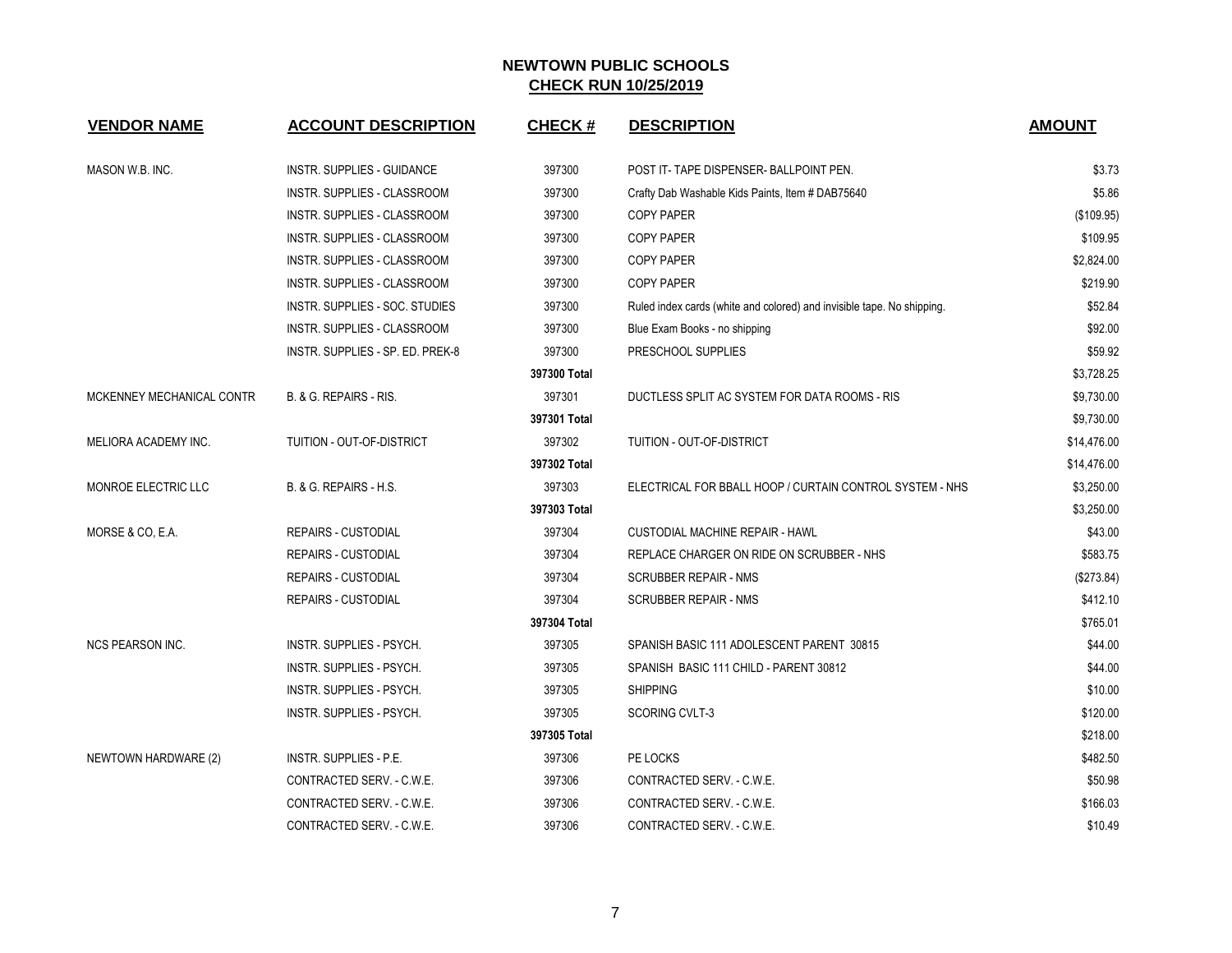| <b>VENDOR NAME</b>        | <b>ACCOUNT DESCRIPTION</b>      | <b>CHECK#</b> | <b>DESCRIPTION</b>                                                                 | <b>AMOUNT</b> |
|---------------------------|---------------------------------|---------------|------------------------------------------------------------------------------------|---------------|
| NEWTOWN HARDWARE (2)      | CONTRACTED SERV. - C.W.E.       | 397306        | CONTRACTED SERV. - C.W.E.                                                          | \$35.77       |
|                           | CONTRACTED SERV. - C.W.E.       | 397306        | CONTRACTED SERV. - C.W.E.                                                          | \$2.72        |
|                           |                                 | 397306 Total  |                                                                                    | \$748.49      |
| <b>NIXON COMPANY</b>      | <b>INSTR. SUPPLIES - SPORTS</b> | 397307        | (50) Varsity NHS Letters w/Unified Emblem Sewn On                                  | \$282.50      |
|                           |                                 | 397307 Total  |                                                                                    | \$282.50      |
| NORCOM CT                 | <b>SECURITY SUPPLIES</b>        | 397308        | Replacement Battery for Motorola CP185 Two Way Radio, No Shipping.                 | \$465.23      |
|                           | <b>SECURITY SUPPLIES</b>        | 397308        | Replacement Battery for Motorola 6500 Turbo Two-Way Radio, No Shipping.            | \$257.16      |
|                           | <b>SECURITY SUPPLIES</b>        | 397308        | Replacement Battery for Motorola XPR-3500 Two-Way Radio, No Shipping.              | \$594.00      |
|                           | <b>SECURITY SUPPLIES</b>        | 397308        | Earpiece (D-Style w/inline PTT/Mic) for Motorola XPR-3500 Two-Way Radio, No Shippi | \$184.00      |
|                           |                                 | 397308 Total  |                                                                                    | \$1,500.39    |
| <b>ON-SITE SHREDDING</b>  | OFF. SUPPLIES - ADMIN.          | 397309        | Shredding for 12 months, plus extra for over load at end of year, no shipping      | \$30.00       |
|                           | OFF. SUPPLIES - ADMIN.          | 397309        | Shredding services for 2019-2020 year.                                             | \$27.50       |
|                           |                                 | 397309 Total  |                                                                                    | \$57.50       |
| ORIENTAL TRADING CO       | INSTR. SUPPLIES - CLASSROOM     | 397310        | Pony Bead Bracelets, #57/284, 2 dozen per unit, 2 1/2 inch diameter                | \$7.39        |
|                           | INSTR. SUPPLIES - CLASSROOM     | 397310        | Winter Pony Bead Assortment, 6mm, #48/7431, 1,000 pieces per unit                  | \$5.19        |
|                           | INSTR. SUPPLIES - CLASSROOM     | 397310        | Neon Pony Bead Assortment - 8mm, #48/9824, 2,000 pieces                            | \$9.99        |
|                           | INSTR. SUPPLIES - CLASSROOM     | 397310        | Shipping/Handling charges                                                          | \$6.99        |
|                           |                                 | 397310 Total  |                                                                                    | \$29.56       |
| PEARSON EDUCATION INC. 6  | INSTR. SUPPLIES - WORLD LANG.   | 397311        | (6) additional copies of A Song of War: Readings from Vergils Aeneid               | \$338.82      |
|                           | INSTR. SUPPLIES - WORLD LANG.   | 397311        | Shipping.                                                                          | \$25.41       |
|                           |                                 | 397311 Total  |                                                                                    | \$364.23      |
| PEPPER J.W. & SON IN      | <b>INSTR. SUPPLIES - MUSIC</b>  | 397312        | <b>MUSIC</b>                                                                       | \$190.00      |
|                           | <b>INSTR. SUPPLIES - MUSIC</b>  | 397312        | <b>SHIPPING</b>                                                                    | \$19.99       |
|                           | <b>INSTR. SUPPLIES - MUSIC</b>  | 397312        | <b>MUSIC</b>                                                                       | \$50.00       |
|                           | <b>INSTR. SUPPLIES - MUSIC</b>  | 397312        | <b>SHIPPING</b>                                                                    | \$19.99       |
|                           | <b>INSTR. SUPPLIES - MUSIC</b>  | 397312        | <b>MUSIC</b>                                                                       | \$52.00       |
|                           |                                 | 397312 Total  |                                                                                    | \$331.98      |
| PIXEL PRESS TECHNOLOGY LL | INSTR. SUPPLIES - COMPUTER ED.  | 397313        | Items per attached quote, Software License, Bloxels, and workbooks for students    | \$94.58       |
|                           |                                 | 397313 Total  |                                                                                    | \$94.58       |
| PJ'S LAUNDROMAT LLC       | <b>REPAIRS - SPORTS</b>         | 397314        | Ref.Inv.#318 XC Girls JV Tanks - wash/fold                                         | \$150.00      |
|                           |                                 | 397314 Total  |                                                                                    | \$150.00      |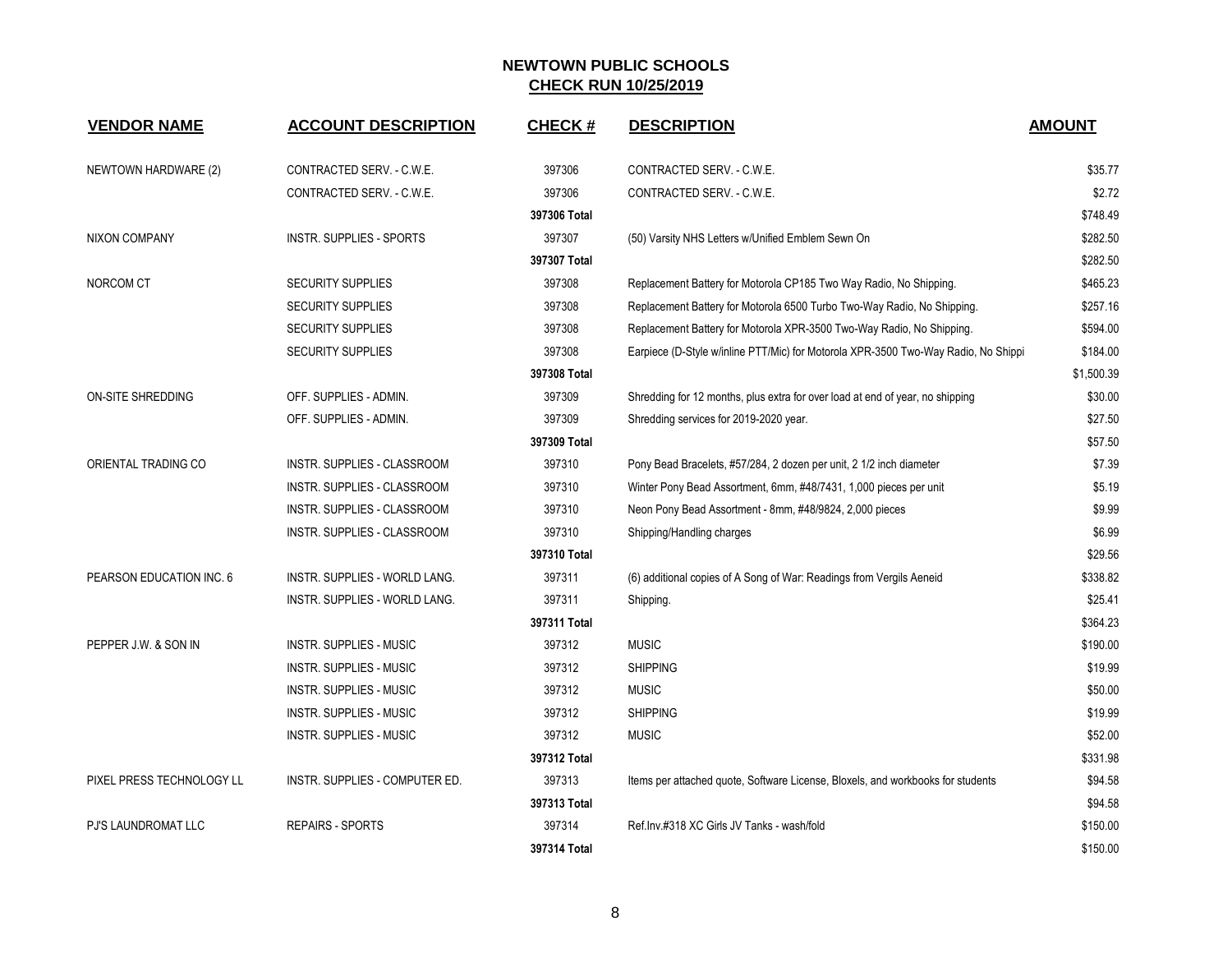| <b>VENDOR NAME</b>        | <b>ACCOUNT DESCRIPTION</b>           | <b>CHECK#</b> | <b>DESCRIPTION</b>                                                          | <b>AMOUNT</b> |
|---------------------------|--------------------------------------|---------------|-----------------------------------------------------------------------------|---------------|
| RAMIREZ, AVIEL            | B&G SUPPLIES - CUSTODIAL             | 397315        | SHOES (100374)                                                              | \$150.00      |
|                           |                                      | 397315 Total  |                                                                             | \$150.00      |
| REGIONAL SCHOOL DIST      | TUITION - OUT-OF-DISTRICT            | 397316        | TUITION - OUT-OF-DISTRICT                                                   | \$12,665.00   |
|                           | TUITION - OUT-OF-DISTRICT            | 397316        | TUITION - OUT-OF-DISTRICT                                                   | \$11,270.00   |
|                           |                                      | 397316 Total  |                                                                             | \$23,935.00   |
| SANDY HOOK ACTIVITIES FUN | OFF. SUPPLIES - ADMIN.               | 397317        | <b>Custodian Interview Supplies</b>                                         | \$62.88       |
|                           | OFF. SUPPLIES - ADMIN.               | 397317        | Custodian Interview Supplies 9/27/19                                        | \$36.75       |
|                           |                                      | 397317 Total  |                                                                             | \$99.63       |
| <b>SCHOLASTIC INC</b>     | INSTR. SUPPLIES - SP. ED. H.S.       | 397318        | SCHOLASTIC ACTION MAGAZINE NHS SANDY ZUVANICH                               | \$104.39      |
|                           |                                      | 397318 Total  |                                                                             | \$104.39      |
| <b>SCHOOL SPECIALTY</b>   | INSTR. SUPPLIES - CLASSROOM          | 397319        | Supplies-see attached, eraser, paper, pencils, markers, comp books          | \$64.72       |
|                           | <b>INSTR. SUPPLIES - WORLD LANG.</b> | 397319        | Hammond & Stephens combo class record and lesson plan book                  | \$33.10       |
|                           | INSTR. SUPPLIES - WORLD LANG.        | 397319        | Hammond & Stephens class record book (item #1481868). No shipping.          | \$18.50       |
|                           | INSTR. SUPPLIES - SOC. STUDIES       | 397319        | Hammond & Stephens combo class record and lesson plan book                  | \$16.55       |
|                           | INSTR. SUPPLIES - SOC. STUDIES       | 397319        | Hammond & Stephens class record book (item #1481868). No shipping.          | \$18.50       |
|                           | INSTR. SUPPLIES - SOC. STUDIES       | 397319        | Hammond & Stephens lesson plan book (item# 1473701). No shipping.           | \$14.61       |
|                           | INSTR. SUPPLIES - SOC. STUDIES       | 397319        | Hammond & Stephens lesson plan book (item #1473706). No shipping.           | \$10.36       |
|                           | INSTR. SUPPLIES - CLASSROOM          | 397319        | Hard cover notebooks and other items for the classroom. Free shipping       | \$38.09       |
|                           | <b>INSTR. SUPPLIES - ART</b>         | 397319        | Art supplies: see attached, no shipping                                     | \$55.11       |
|                           |                                      | 397319 Total  |                                                                             | \$269.54      |
| SENIOR PUBLICATIONS COMPA | PRINTING - ENGLISH                   | 397320        | HAWKEYE VOL XXX NO 1-20 PGS 200 QTY JOB TICKET 16514                        | \$897.00      |
|                           |                                      | 397320 Total  |                                                                             | \$897.00      |
| SHI INTERNATIONAL CORP.   | CONTRACTED SERV. - INFO. TECH.       | 397321        | Monitoring & Management Service (Level 4 of 1) Fortinet - Part MA4-2-FW-E   | \$4,725.80    |
|                           | CONTRACTED SERV. - INFO. TECH.       | 397321        | ProVision Vision Link Download (VM Customer provided hardware)              | \$520.00      |
|                           | CONTRACTED SERV. - INFO. TECH.       | 397321        | 12 months                                                                   | \$832.00      |
|                           |                                      | 397321 Total  |                                                                             | \$6,077.80    |
| SOCIAL STUDIES SCHOOL     | INSTR. SUPPLIES - SOC. STUDIES       | 397322        | PBS Eyes on the Prize 7 DVD box set, miscellaneous paperback books and DVDs | \$184.72      |
|                           | INSTR. SUPPLIES - SOC. STUDIES       | 397322        | Shipping fee.                                                               | \$22.17       |
|                           |                                      | 397322 Total  |                                                                             | \$206.89      |
| SOUTHBURY PRINTING C      | OFF. SUPPLIES - BUS. SERV.           | 397323        | 5,000 PAYROLL TIMESHEETS                                                    | \$971.10      |
|                           |                                      | 397323 Total  |                                                                             | \$971.10      |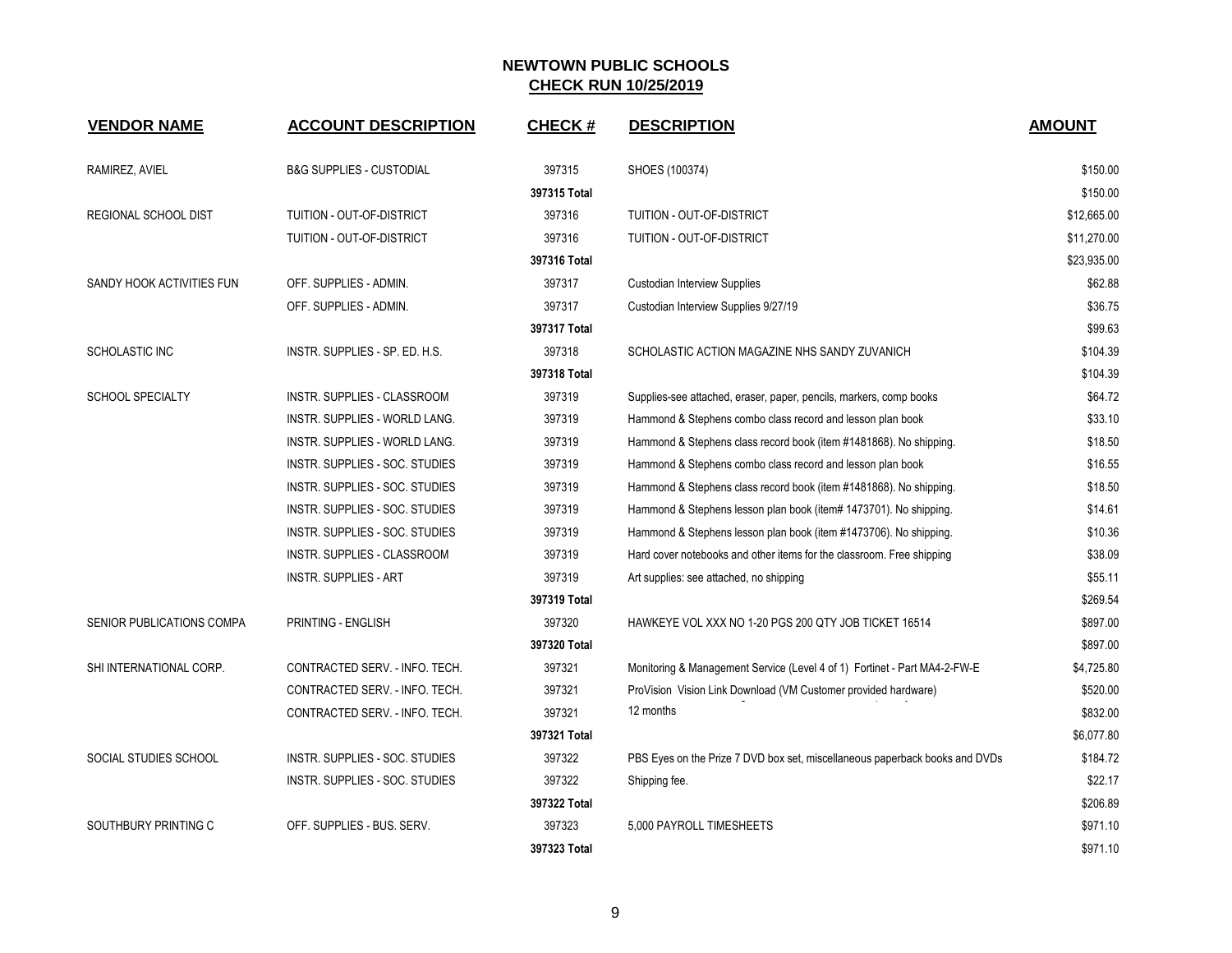| <b>VENDOR NAME</b>              | <b>ACCOUNT DESCRIPTION</b>          | <b>CHECK#</b> | <b>DESCRIPTION</b>                                                      | <b>AMOUNT</b> |
|---------------------------------|-------------------------------------|---------------|-------------------------------------------------------------------------|---------------|
| SPORTSMEN'S                     | INSTR. SUPPLIES - SPORTS            | 397324        | Ref INV# 081634 (48) Coaches Shirts - Ref INV# 081633 (48) Coaches Hats | \$672.00      |
|                                 | INSTR. SUPPLIES - SPORTS            | 397324        | Ref INV# 081634 (48) Coaches Shirts - Ref INV# 081633 (48) Coaches Hats | \$1,872.00    |
|                                 |                                     | 397324 Total  |                                                                         | \$2,544.00    |
| STADIUM SYSTEM, INC.            | REPAIRS - SPORTS                    | 397325        | Ref. INV# IMH-1906855 Replacement Shoulder Pads for Football            | \$1,590.00    |
|                                 |                                     | 397325 Total  |                                                                         | \$1,590.00    |
| STETSON COMPANY INC M.D         | <b>B&amp;G SUPPLIES - CUSTODIAL</b> | 397326        | POWDER FREE NON LATEX GLOVES - CUST SUPPLIES                            | \$946.00      |
|                                 |                                     | 397326 Total  |                                                                         | \$946.00      |
| STRAIT, SARA                    | STAFF TRAIN. - CLASSROOM            | 397327        | <b>REG ONLINE COURSE</b>                                                | \$53.62       |
|                                 |                                     | 397327 Total  |                                                                         | \$53.62       |
| <b>T-SHIRT WHOLESALER</b>       | INSTR. SUPPLIES - TECH ED.          | 397328        | <b>T-SHIRTS ORDER</b>                                                   | \$160.92      |
|                                 |                                     | 397328 Total  |                                                                         | \$160.92      |
| <b>TECH AIR</b>                 | INSTR. SUPPLIES - SCIENCE           | 397329        | INSTR. SUPPLIES - SCIENCE                                               | \$1.98        |
|                                 | <b>INSTR. SUPPLIES - SCIENCE</b>    | 397329        | <b>INSTR. SUPPLIES - SCIENCE</b>                                        | \$69.45       |
|                                 | <b>INSTR. SUPPLIES - SCIENCE</b>    | 397329        | <b>INSTR. SUPPLIES - SCIENCE</b>                                        | \$36.75       |
|                                 |                                     | 397329 Total  |                                                                         | \$108.18      |
| <b>TESTA REFRIGERATION, LLC</b> | <b>REPAIRS - CAFETERIA</b>          | 397330        | REPAIR GRAB - GO PUMP                                                   | \$150.00      |
|                                 | <b>REPAIRS - CAFETERIA</b>          | 397330        | REPAIR WALK IN FREEZER                                                  | \$100.00      |
|                                 |                                     | 397330 Total  |                                                                         | \$250.00      |
| TISCHIO, CARLA                  | TUITION REIMBURSEMENT               | 397331        | REISSUE VOID CHK 396199                                                 | \$1,113.48    |
|                                 |                                     | 397331 Total  |                                                                         | \$1,113.48    |
| TOM'S SERVICE LLC               | <b>REPAIRS - CAFETERIA</b>          | 397332        | <b>REPAIR OVENS</b>                                                     | \$487.00      |
|                                 | REPAIRS - CAFETERIA                 | 397332        | <b>REPAIR STEAMER</b>                                                   | \$205.00      |
|                                 |                                     | 397332 Total  |                                                                         | \$692.00      |
| TRAGER, ANDREA                  | STAFF TRAIN. - M.S.                 | 397333        | NURSES' LICENSE RENEWAL                                                 | \$110.00      |
|                                 |                                     | 397333 Total  |                                                                         | \$110.00      |
| VITARELLI, PATRICIA             | STAFF TRAIN. - CLASSROOM            | 397334        | <b>ASCD CONF</b>                                                        | \$549.00      |
|                                 |                                     | 397334 Total  |                                                                         | \$549.00      |
| <b>WELLSPRING FOUNDATION</b>    | TUITION - OUT-OF-DISTRICT           | 397335        | TUITION - OUT-OF-DISTRICT                                               | \$7,111.06    |
|                                 | TUITION - OUT-OF-DISTRICT           | 397335        | TUITION - OUT-OF-DISTRICT                                               | \$7,111.06    |
|                                 | TUITION - OUT-OF-DISTRICT           | 397335        | TUITION - OUT-OF-DISTRICT                                               | (\$276.25)    |
|                                 |                                     | 397335 Total  |                                                                         | \$13,945.87   |